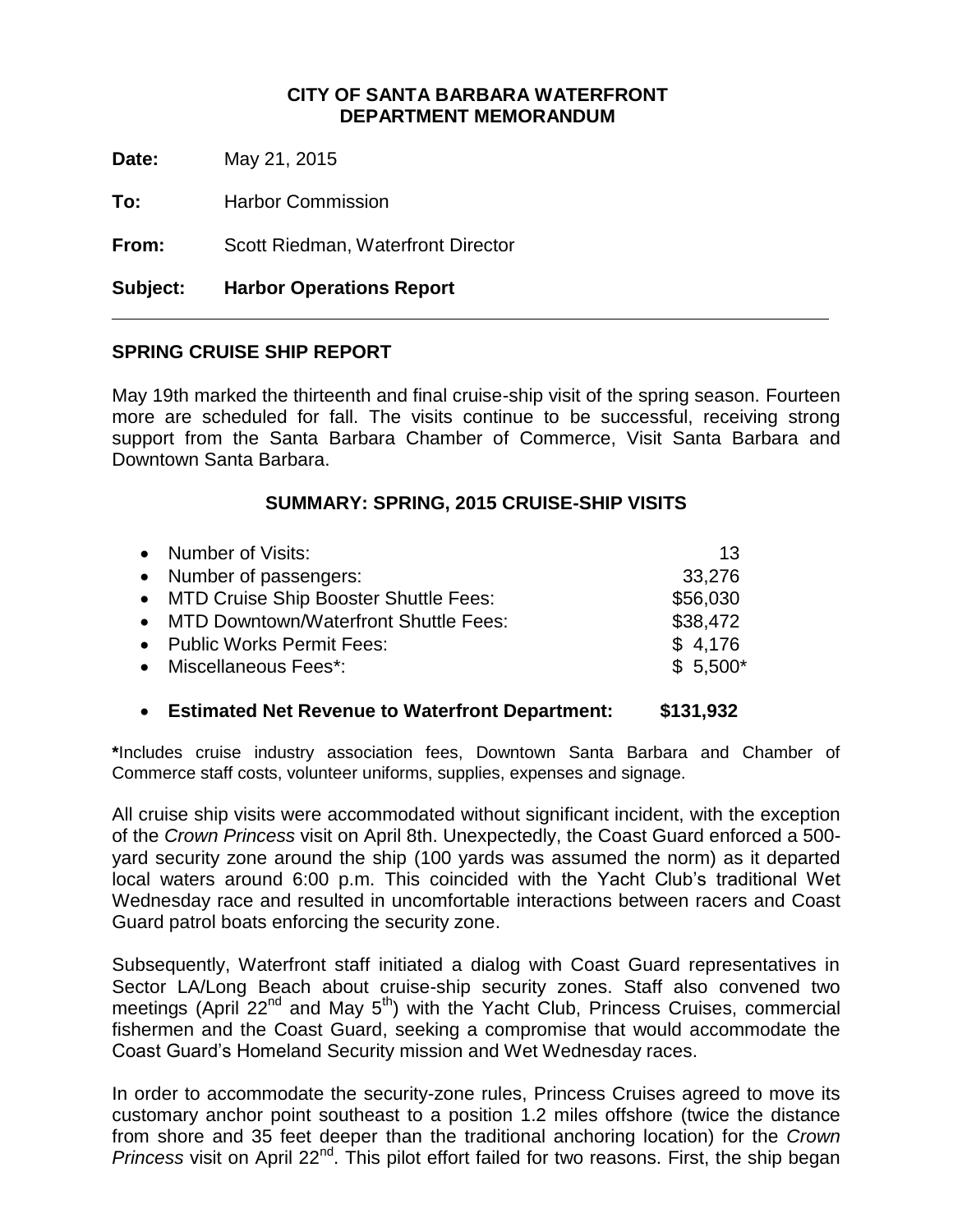to drag anchor in windy weather and had to relocate to its standard anchoring position. Second, shore-boat arrivals and bus tours were significantly delayed.

Subsequently, the Coast Guard's Captain of the Port clarified the security-zone issue: The "traditional" 100-yard security zone is enforced when a ship is at anchor, but when it is *departing and under escort by the Coast Guard*, a 500-yard security zone is enforced.

With this clarification, the May  $5<sup>th</sup>$  meeting resulted in the following understanding:

- The traditional anchor point (.6 miles offshore) will be used for all cruise ship visits;
- The 500-yard security zone will be enforced only when a ship is departing **and** under Coast Guard escort. If such circumstances occur on a Wednesday during daylight savings time ("Wet Wednesday Season"), the Coast Guard will notify Harbor Patrol and the Yacht Club in a timely fashion, so the cruise ship can be repositioned or race courses can be altered accordingly; and
- On Wednesdays when a cruise ship is departing to the south (i.e. Ensenada), and the Coast Guard is going to escort the ship, the captain will wait until a Wet Wednesday race is concluded before departing its traditional anchoring location.
- When a cruise ship is weighing anchor for departure, it will sound one long blast on its horn.

Looking ahead, no Wednesday cruise ship visits are scheduled for the rest of the spring season, and three Princess cruise ships are scheduled to visit on Wednesdays this fall. Staff anticipates these visits will occur safely and securely for all parties involved.

## **OPERATION CLEAN SWEEP RECAP**

The ninth annual Operation Clean Sweep, a volunteer seafloor cleanup program, took take place on Saturday, May 2<sup>nd</sup>. Eighteen divers and 30 dockside support workers removed 1,000 pounds of debris from Marina One, fingers "Q," "R" and "S"— somewhat less than previous "hauls," but about what staff expected, considering these fingers were built in 1999.

Items removed included cell phones, a laptop computer, three bicycles, a step-ladder, two dock carts, two crab "hoop-nets," fiberglass, sheet metal, a boat fender, a toilet, a set of dentures, a high-heeled shoe and broken wine, beer and whiskey bottles.

Staff wishes to thank all volunteers who participated in this year's Clean Sweep, many of whom have participated many times, some every year. Dive companies like Salty Dog Dive Service, Monterey Diving and Scrub-a-Dub Dive Service were again instrumental in locating seafloor debris. Also, Castagnola Tug Service provided a cutrate deal for staging their workboat *Danny C* at the cleanup site, so volunteers didn't have to cart debris a quarter-mile to a dumpster near our Waterfront Offices.